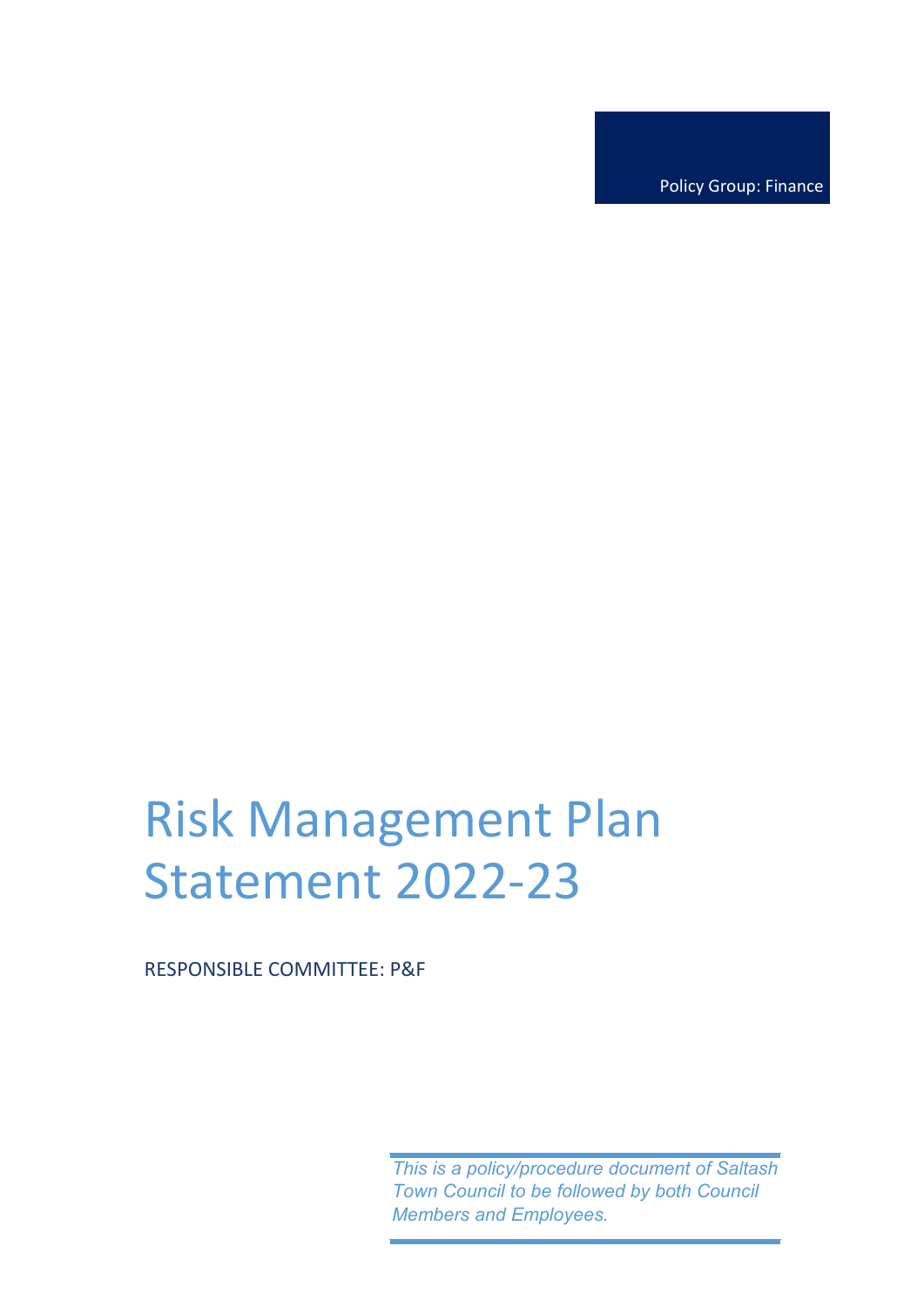| <b>Current Document Status</b>       |               |                    |               |  |  |  |  |  |  |
|--------------------------------------|---------------|--------------------|---------------|--|--|--|--|--|--|
| <b>Version</b>                       | 2022/23       | <b>Approved by</b> | <b>ATM</b>    |  |  |  |  |  |  |
| <b>Date</b>                          | Feb 2021      | <b>Date</b>        | 05.05.2022    |  |  |  |  |  |  |
| <b>Responsible</b><br><b>Officer</b> | <b>RFO</b>    | Minute no.         | 54/22/23f(ii) |  |  |  |  |  |  |
| <b>Next review date</b>              | February 2023 |                    |               |  |  |  |  |  |  |

| <b>Version History</b> |                |                   |              |  |  |  |  |  |  |
|------------------------|----------------|-------------------|--------------|--|--|--|--|--|--|
| <b>Date</b>            | <b>Version</b> | Author/Editor     | <b>Notes</b> |  |  |  |  |  |  |
| 17.04.2018             | 2018/19        | Town<br>Clerk/RFO |              |  |  |  |  |  |  |
| February 2021          | 2021-22 SE     |                   | Updated      |  |  |  |  |  |  |
| May 2022               | 2022-23 AJT    |                   | Readopted    |  |  |  |  |  |  |

| <b>Document Retention Period</b> |
|----------------------------------|
| Until superseded                 |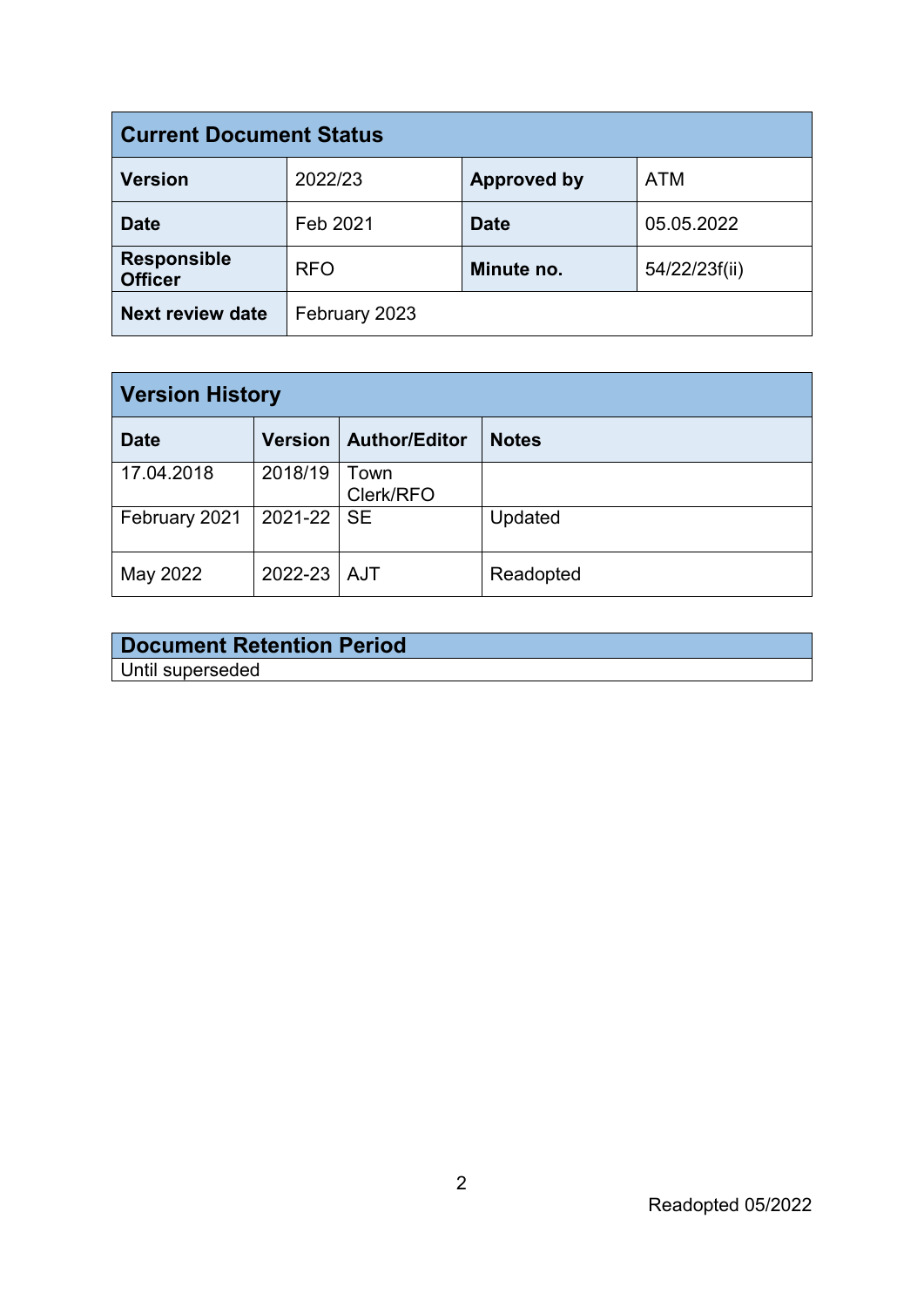| <b>Area</b>   | <b>Risk</b>                                                              | <b>Impact</b> | Likelihood            | <b>Score</b> | <b>Controls</b>                                                                                                                                                                                               | <b>Action</b>                                                                                                                          |
|---------------|--------------------------------------------------------------------------|---------------|-----------------------|--------------|---------------------------------------------------------------------------------------------------------------------------------------------------------------------------------------------------------------|----------------------------------------------------------------------------------------------------------------------------------------|
| <b>Assets</b> | Protection of<br>physical<br>assets                                      | Medium<br>3   | Low<br>$\overline{2}$ | 6            | Buildings insured.<br>Value increased annually by CPI.                                                                                                                                                        | Current revaluation of<br>all<br>property, land and<br>open                                                                            |
|               | Security of<br>buildings,<br>equipment<br>etc.<br>Security of<br>Regalia | Medium<br>3   | Low<br>$\overline{2}$ | 6            | Alarms on all main buildings.<br>Legionella monitoring in place for all<br>buildings and toilets.<br>Regalia and valuables kept in<br>insurance company approved safe.                                        | spaces underway.<br>Fire and Security<br><b>Systems Installed</b><br>linked to<br>monitoring station.<br>Service contract in<br>place. |
|               | Maintenance<br>of buildings<br>etc.                                      | Medium<br>3   | Low<br>$\overline{2}$ | 6            | Survey and planned programme of<br>electrical and safety equipment<br>worked up in conjunction with<br>building maintenance consultant.<br>5-year maintenance and budget<br>plan in place. Linked to precept. | <b>Completed September</b><br>2012<br>Updated 2021                                                                                     |
|               | Failure to<br>maintain fixed<br>asset<br>register.                       | Medium<br>3   | Low<br>$\overline{2}$ | 6            | That all the necessary fixed asset<br>purchases are recorded and<br>monitored on the asset register.                                                                                                          | Ongoing                                                                                                                                |

## **Saltash Town Council: Risk Management Plan Statement 2022-23**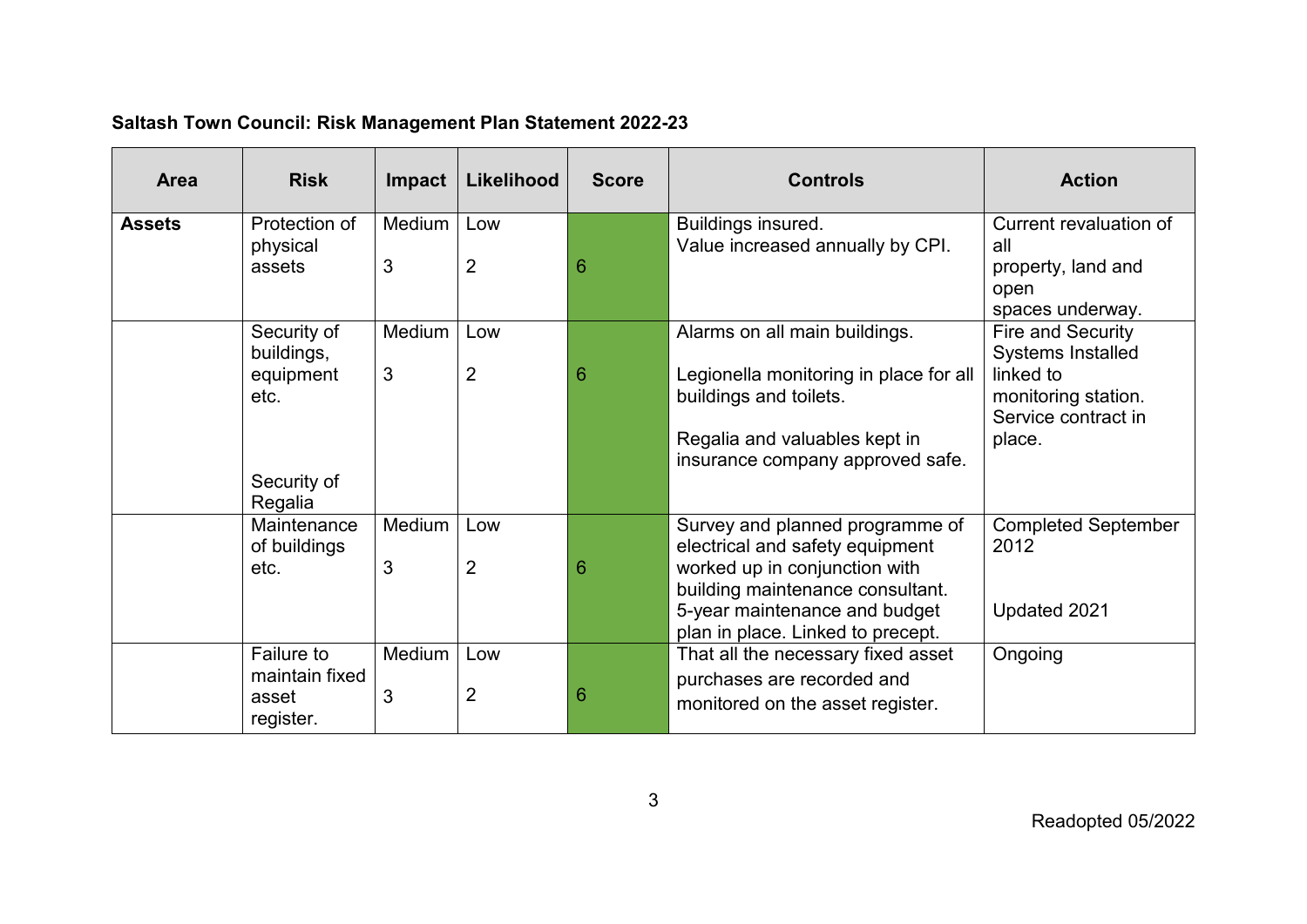|                |                                                |             |                       |   | Appropriate document e.g., invoices<br>are kept for audit purposes.                                                                                                                                                                    |                                                                                                       |
|----------------|------------------------------------------------|-------------|-----------------------|---|----------------------------------------------------------------------------------------------------------------------------------------------------------------------------------------------------------------------------------------|-------------------------------------------------------------------------------------------------------|
|                |                                                |             |                       |   | Internal audit is carried of the fixed<br>asset register                                                                                                                                                                               |                                                                                                       |
|                |                                                |             |                       |   | All staff are aware of the<br>responsibilities of the fixed asset<br>register.                                                                                                                                                         |                                                                                                       |
| <b>Finance</b> | <b>Banking</b>                                 | Medium<br>3 | Low<br>$\overline{2}$ | 6 | All funds and investment deposits<br>with high street banks and<br>investment company.<br>Funds distributed with a minimum of<br>3 separate investment bodies<br>based on credit rating, interest rates<br>and accessibility to funds. | Investment Strategy in<br>place.<br><b>Council Policy 2015</b><br>updated to LGA 3rd<br>edition 2021. |
|                | Risk of<br>consequential<br>loss of<br>income  | Medium<br>3 | Low<br>$\overline{2}$ | 6 | Insurance to cover loss of income<br>and relocating office. Important<br>documents backed-up off site.                                                                                                                                 | Maintain insurance and<br>IT support.                                                                 |
|                | Loss of cash<br>through theft<br>or dishonesty | Medium<br>3 | Low<br>$\overline{2}$ | 6 | Division of responsibility in<br>operation as per Governance and<br>Accountability recommendations<br>and audit.<br>Fidelity insurance in place.                                                                                       | Ongoing monitoring of<br>work<br>updated practices and<br>audit trail.                                |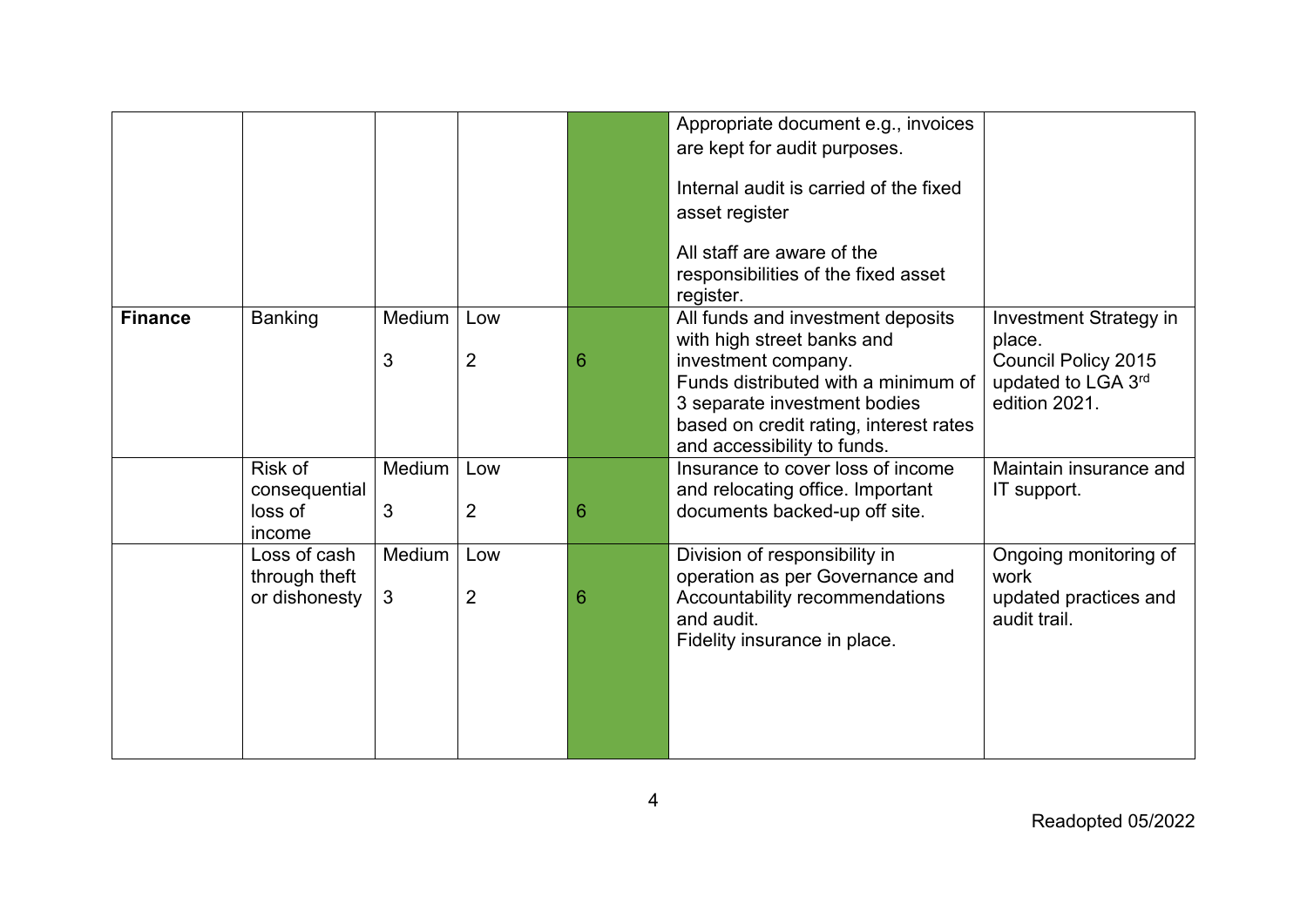| Financial<br>records                      | Medium<br>controls and<br>3                                | Low<br>$\overline{2}$ | 6 | Monthly bank reconciliation and<br>quarterly VAT report prepared by<br>FO and checked by Chairman of P<br>& F and Town Clerk and reported to<br>Council. Two signatories for<br>payments. Internal and external<br>audit. | Ongoing monitoring.                                                                                                  |
|-------------------------------------------|------------------------------------------------------------|-----------------------|---|---------------------------------------------------------------------------------------------------------------------------------------------------------------------------------------------------------------------------|----------------------------------------------------------------------------------------------------------------------|
| meet<br><b>AGAR</b><br>(Annual<br>Return) | Failure to<br>Medium<br>3<br>deadline for<br>submission of | Low<br>$\overline{2}$ | 6 | The external return is programmed<br>in and to ensure that Full Council<br>meeting is held for signing off the<br>annual return in sufficient time for<br>submission deadline.                                            | Ongoing                                                                                                              |
| Excise                                    | Comply with<br>Medium<br>Customs and<br>3<br>Regulations   | Low<br>$\overline{2}$ | 6 | Use help line when necessary. VAT<br>payments and claims calculated by<br>FO and checked by Town Clerk &<br>Chairman of P&F. Internal and<br>external auditor to provide double<br>check.                                 | VAT consultant<br>engaged.<br>to ensure compliance<br>with<br>partial exemption<br>regulations<br>and annual report. |
| Sound<br>support<br>annual<br>precept     | Medium<br>budgeting to<br>3                                | Low<br>$\overline{2}$ | 6 | <b>Committees and Council receive</b><br>detailed budgets in the late autumn.<br>Precept derived directly from this.<br>Expenditure against budget<br>reported to committees at each<br>meeting.                          | Ongoing.                                                                                                             |
| Failure to<br>time                        | Medium<br>calculate/<br>3<br>precept on                    | Low<br>$\overline{2}$ | 6 | Timetable agenda item for<br>members providing sufficient time<br>for additional meetings if required                                                                                                                     | Ongoing                                                                                                              |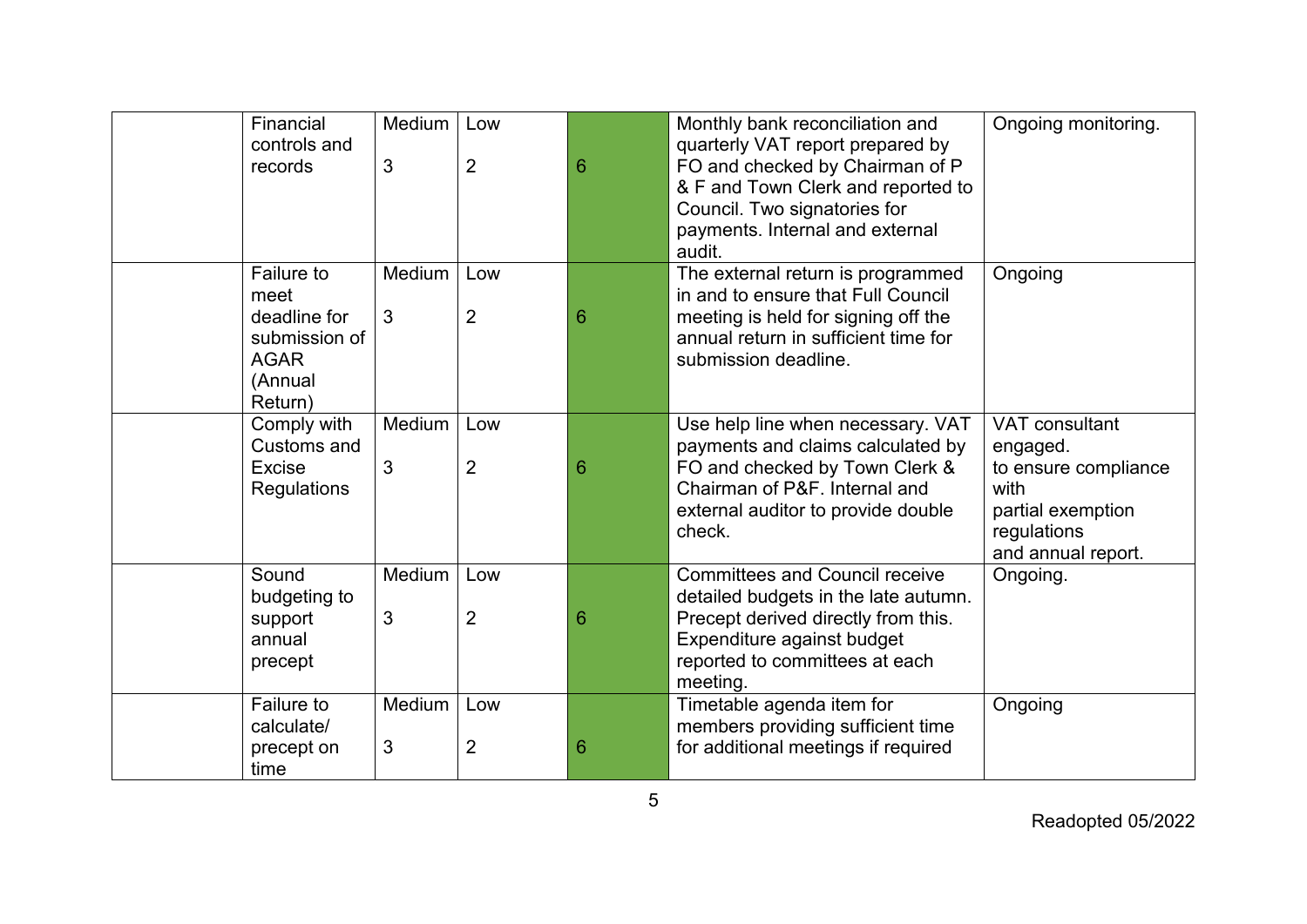|                  | Failure to<br>respond to<br>electors<br>wishing to<br>exercise right<br>of inspection | Low<br>$\overline{2}$ | Low<br>$\overline{2}$ | 4 | Ensure appropriate public rights<br>dates are obtained from the<br>external auditor.<br>They are displayed on the website<br>& notice boards as appropriate.<br>Details are advertised on how to<br>obtain copies and inspect the<br>annual accounts are published             | Ongoing  |
|------------------|---------------------------------------------------------------------------------------|-----------------------|-----------------------|---|--------------------------------------------------------------------------------------------------------------------------------------------------------------------------------------------------------------------------------------------------------------------------------|----------|
|                  | Complying<br>with<br>borrowing<br>restrictions                                        | Low<br>$\overline{2}$ | Low<br>$\overline{2}$ | 4 | All borrowing conducted via CALC<br>to Public Works Loan Board.                                                                                                                                                                                                                | Ongoing. |
| <b>Liability</b> | Risk to third<br>party,<br>property or<br>individuals                                 | Medium<br>3           | Low<br>$\overline{2}$ | 6 | Insurance in place. Property and<br>land checked regularly. Trees<br>inspection in place. Risk<br>assessments of individual events<br>such as Christmas lights and other<br>events carried out as necessary.                                                                   | Ongoing. |
|                  | Risks to staff<br>& members                                                           | Medium<br>3           | Low<br>$\overline{2}$ | 6 | Constant awareness of obstructions<br>e.g., trailing wires, step ladders are<br>used and provided where<br>necessary, ensure electrical safety<br>checks are carried out on all<br>electronic equipment and using<br>shredders and other equipment with<br>safety precautions. | Ongoing  |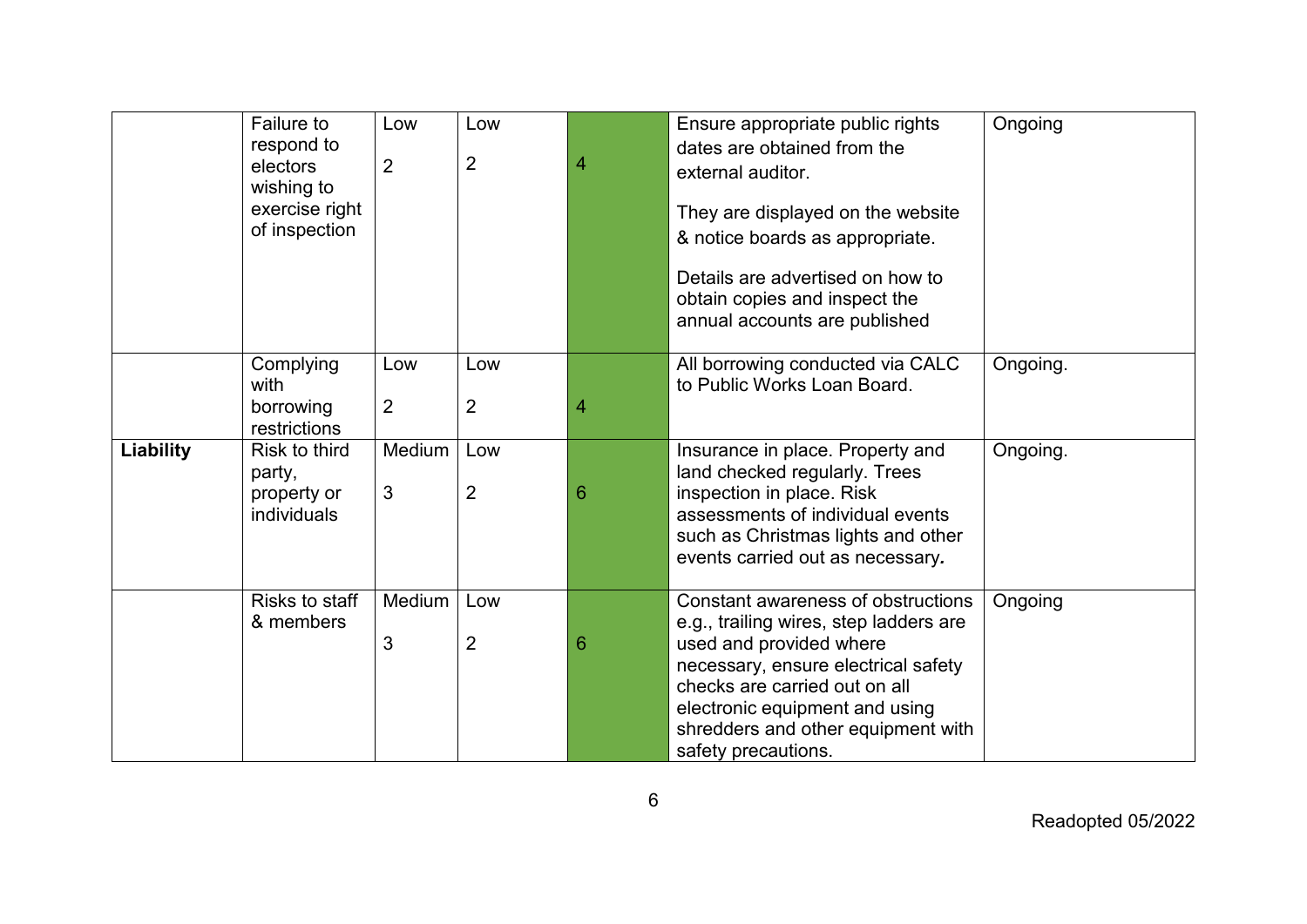|                                     | Legal liability<br><b>as</b>                    | Medium      | Low                   |   | Insurance in place. Regular safety<br>inspections and checks conducted                                                                                                                         | Ongoing. |
|-------------------------------------|-------------------------------------------------|-------------|-----------------------|---|------------------------------------------------------------------------------------------------------------------------------------------------------------------------------------------------|----------|
|                                     | consequence<br>of asset<br>ownership.           | 3           | $\overline{2}$        | 6 | with records kept.                                                                                                                                                                             |          |
| <b>Employer</b><br><b>Liability</b> | Comply with<br>Employment<br>Law                | Medium<br>3 | Low<br>$\overline{2}$ | 6 | HR consultants in place.<br>Membership of various bodies<br>including CALC regular checks for                                                                                                  | Ongoing. |
|                                     |                                                 |             |                       |   | updates. Clerk is member of SLCC.<br>Personnel Committee in place.                                                                                                                             |          |
|                                     | Comply with<br>Inland<br>Revenue                | Medium      | Low                   |   | Regular advice from HMRC, Xero<br>and Sage Payroll. Internal and                                                                                                                               | Ongoing. |
|                                     | requirements                                    | 3           | $\overline{2}$        | 6 | external auditors carry out annual<br>checks. Staff training in place.                                                                                                                         |          |
|                                     | Safety of<br>Staff and                          | Medium      | Low                   |   | <b>Health and Safety consultants</b><br>retained as of 2012.                                                                                                                                   | Ongoing. |
|                                     | visitors                                        | 3           | $\overline{2}$        | 6 | Regular risk assessment checks of<br>all buildings, premises and open<br>spaces by Grounds and Premises<br>Warden, Annual risk assessment<br>audit by HR Consultant.                           |          |
|                                     | VDU/<br>Workstation<br>usage by<br><b>Staff</b> | Low<br>2    | Low<br>$\overline{2}$ | 4 | Health and safety checks are<br>carried out to check workstation<br>posture, regular eye tests, correct<br>chairs purchased, DSE training to<br>avoid RSI injuries, back injury, eye<br>strain | Ongoing  |
|                                     | Violence and<br>Aggression                      | Medium<br>3 | Low<br>$\overline{2}$ | 6 | All office and library staff are given<br>training on dealing with anger,<br>violence and aggression                                                                                           | Ongoing  |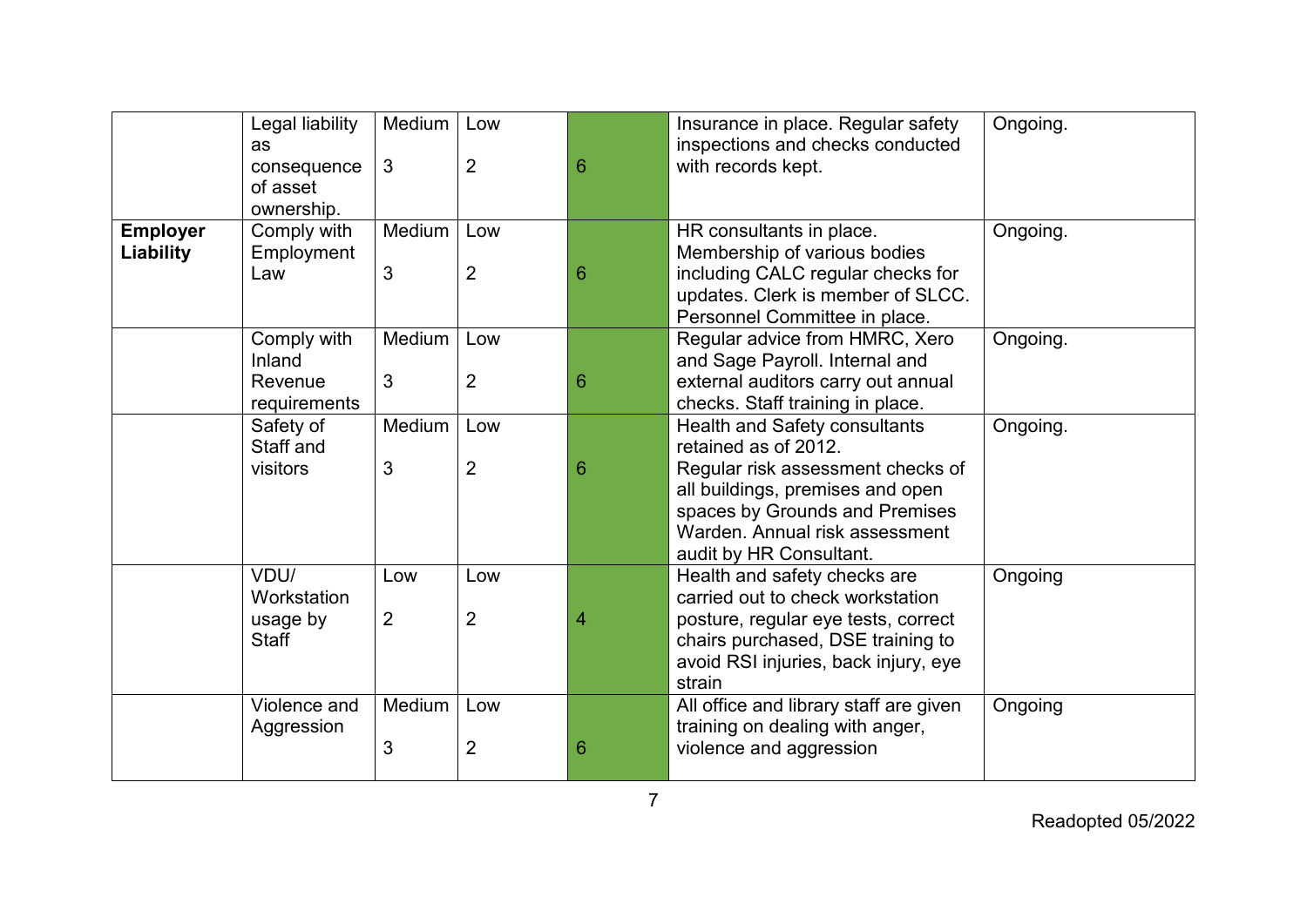|           | Lone Working   | Low            | Low            |   | That appropriate security measures            | Ongoing  |
|-----------|----------------|----------------|----------------|---|-----------------------------------------------|----------|
|           | (Office)       |                |                |   | are put in place. Ongoing                     |          |
|           |                | $\overline{2}$ | $\overline{2}$ | 4 | communication with the lone worker            |          |
|           |                |                |                |   | is maintained to ensure they are              |          |
|           |                |                |                |   | monitored for their safety.                   |          |
| Legal     | Ensuring       | Medium         | Low            |   | Town Clerk to clarify legal position          | Ongoing. |
| Liability | activities are |                |                |   | on any new proposal. Legal advice             |          |
|           | within legal   | 3              | $\overline{2}$ | 6 | to be sought where necessary.                 |          |
|           | powers         |                |                |   | Power of Competence taken up.                 |          |
|           | Proper and     | Medium         | Low            |   | Council meets once a month and                | Ongoing. |
|           | timely         |                |                |   | always receives and approves                  |          |
|           | reporting via  | 3              | $\overline{2}$ | 6 | minutes of meetings held in interim.          |          |
|           | the Minutes    |                |                |   | minutes made available to press               |          |
|           |                |                |                |   | and public at the Guildhall and via           |          |
|           |                |                |                |   | the web site.                                 |          |
|           | Inadequate     | Medium         | Low            |   | Maintain membership to CALC/                  | Ongoing  |
|           | awareness/     |                |                |   | <b>NALC on Annual basis</b>                   |          |
|           | failure to     | 3              | $\overline{2}$ | 6 |                                               |          |
|           | comply of      |                |                |   | Town Clerk or in their absence the            |          |
|           | relevant       |                |                |   | nominated Deputy as per the line              |          |
|           | legislation    |                |                |   | management staff structure to                 |          |
|           |                |                |                |   | attend committee meetings                     |          |
|           |                |                |                |   |                                               |          |
|           |                |                |                |   | SLCC training is maintained                   |          |
|           |                |                |                |   | Liaise with internal and external<br>auditors |          |
|           |                |                |                |   |                                               |          |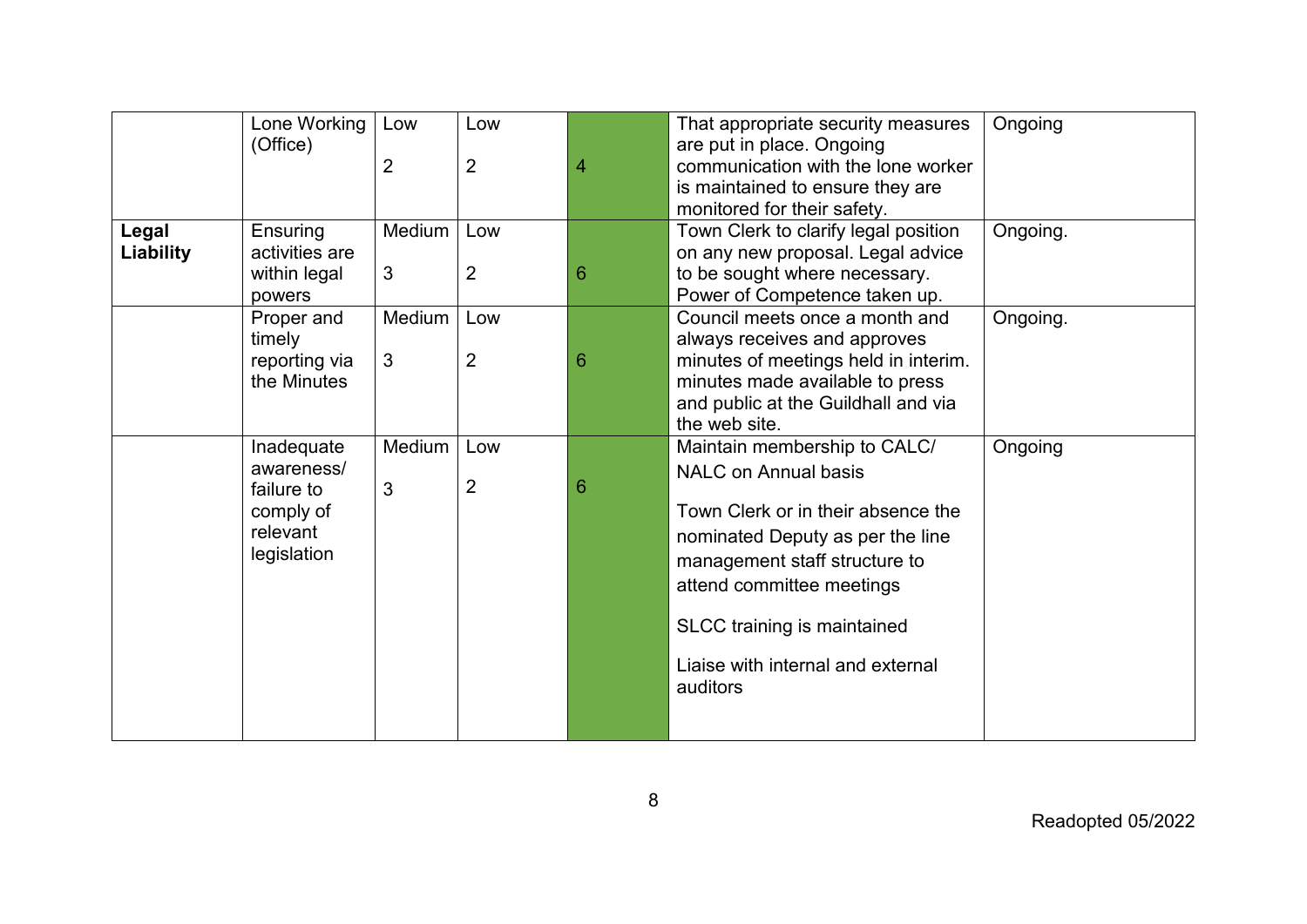|                                                                                                                 | Non $-$<br>compliance<br>with data<br>protection                                                      | Medium<br>3 | Low<br>$\overline{2}$ | 6 | All staff and councillors are made<br>aware of the latest legislation<br>around GDPR/Data protection.<br>Appropriate training is undertaken<br>as necessary for the relevant staff<br>and members.<br>A data protection officer is<br>nominated and monitors the activity<br>of the council | Ongoing  |
|-----------------------------------------------------------------------------------------------------------------|-------------------------------------------------------------------------------------------------------|-------------|-----------------------|---|---------------------------------------------------------------------------------------------------------------------------------------------------------------------------------------------------------------------------------------------------------------------------------------------|----------|
|                                                                                                                 | Proper<br>document<br>control                                                                         | Medium<br>3 | Low<br>$\overline{2}$ | 6 | Copies kept in the office and<br>backed up off site. Original leases<br>stored in safe.                                                                                                                                                                                                     | Ongoing. |
| <b>Councillor</b><br>propriety                                                                                  | Registers of<br>Interests and<br>gifts and<br>hospitality in<br>place                                 | Medium<br>3 | Low<br>$\overline{2}$ | 6 | Register of interest completed and<br>anti-bribery policy statement and<br>anti-fraud and corruption strategy in<br>place. Code of Conduct adopted.                                                                                                                                         | Ongoing. |
| <b>Direct</b><br><b>Acquisition</b><br>&<br><b>Devolution</b><br>receipt<br>of Assets<br>and<br><b>Services</b> | Financial cost<br>and<br>reputational<br>risk linked to<br>lack of<br>service<br>delivery<br>standard | Medium<br>3 | Low<br>$\overline{2}$ | 6 | Acquisition and acceptance of<br>assets or services based on<br>community need and cost benefit<br>analysis and budgeting via working<br>party scrutiny though to Full Council<br>decision.                                                                                                 | Ongoing. |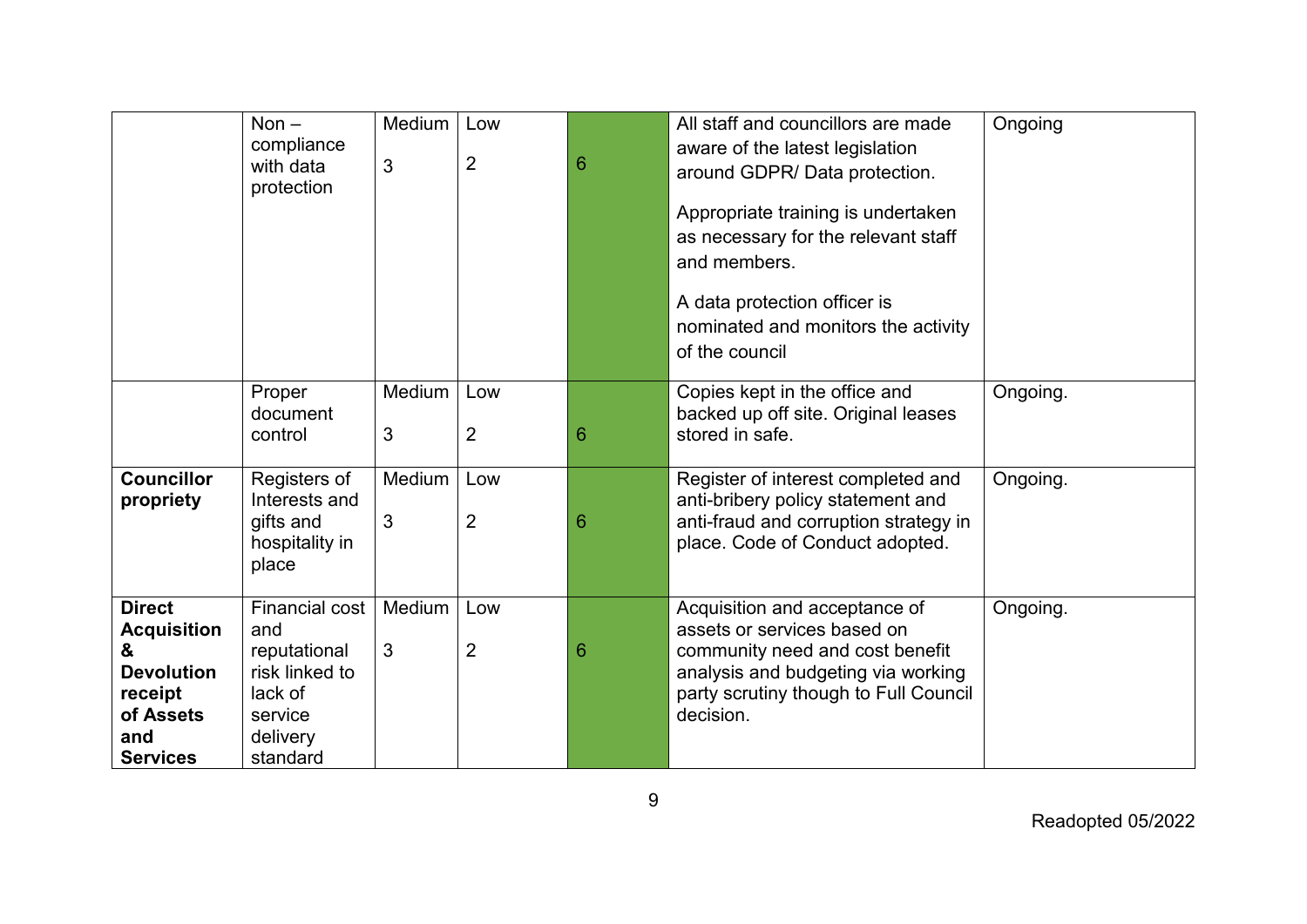| <b>General</b><br><b>Reserve</b>     | Insufficient<br>funds to<br>match any<br>unforeseen<br>events or<br>general<br>emergencies | Medium<br>3 | Low<br>$\overline{2}$ | 6 | Assessed annually at precept and<br>budget setting and supported by ear<br>marked funds.<br>To ensure a sufficient contingency<br>is in place to mitigate the risk of<br>unforeseen events. This policy to be<br>reviewed each year in conjunction<br>with the rest of the reserves. This is<br>reviewed on annual basis when<br>setting the following year budgets.          | Ongoing. |
|--------------------------------------|--------------------------------------------------------------------------------------------|-------------|-----------------------|---|-------------------------------------------------------------------------------------------------------------------------------------------------------------------------------------------------------------------------------------------------------------------------------------------------------------------------------------------------------------------------------|----------|
| <b>Public</b><br><b>Consultation</b> | Lack of public<br>consultation<br>by the council                                           | Medium<br>3 | Low<br>$\overline{2}$ | 6 | Ensure meetings publicised on<br>notice boards & website.<br>Use of Annual parish meetings<br>Place articles in newsletters<br>Include public participation on all<br>council meeting agendas<br>Ensuring seating available at<br>meetings for the public<br>Provide advice for members of the<br>public attending<br>Publish agenda and minutes on<br>website/ notice boards | Ongoing  |